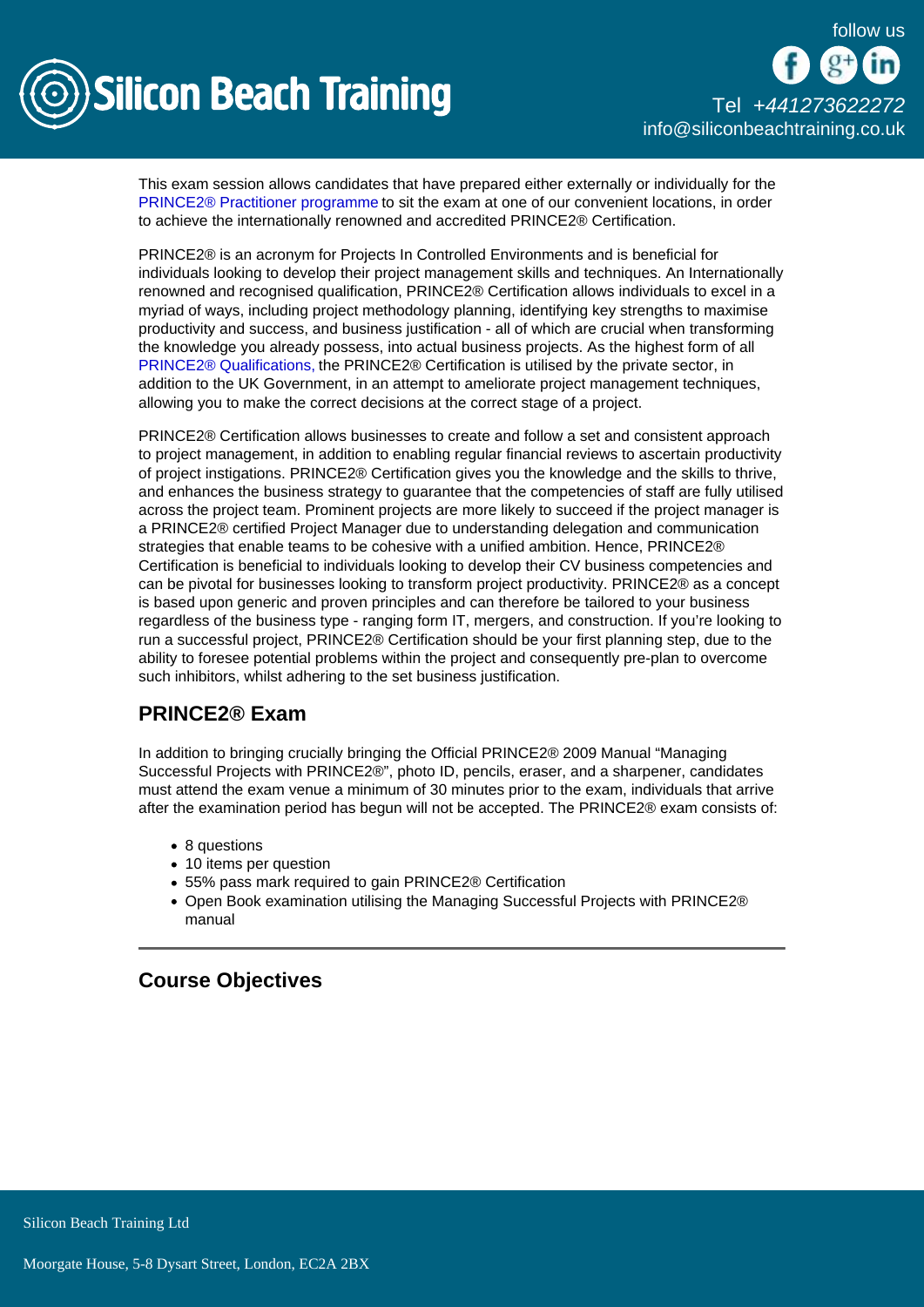

This PRINCE2® Examination allows individuals that have prepared externally, to sit the exam saving on training costs and valuable time

The PRINCE2® Practitioner exam has the following outcomes:

- Apply the PRINCE2® Principles in the Context
- Apply and Tailor Relevant Aspects of PRINCE2® Themes in the Context
- Apply (and Tailor) Relevant Aspects of PRINCE2® Processes in the Context

## Classroom Exam Information

Arrive 30 minutes before exam start time, unfortunately, latecomers will not be allowed to sit in exam once it has started.

Bring the following to the exam:

- 2 Pencils, Sharpener, and Eraser
- Photo ID (a Passport or Driving Licence)

## Online Exam Information

The exam is taken through a remote proctor, PeopleCert. A suitable date and time slot will be available for you to pick.

Following are the system requirements for the exam:

- Windows® 7, Windows® 8, Windows® 8.1, or Windows® 10
- 2GB of RAM and Dual-core 2.4GHz CPU (recommended)
- Speakers and Microphone
- Keyboard and Mouse or Pointing Device
- Active Full-Time/Broadband Internet Connection of 512/512 kbps (up/down)
- 16-bit monitor (at least 15") with Screen Resolution 1024 x 768 or Higher
- Web Camera (Embedded or External) Which Can Rotate

Also present photo ID is needed to verify your identity before starting the exam.